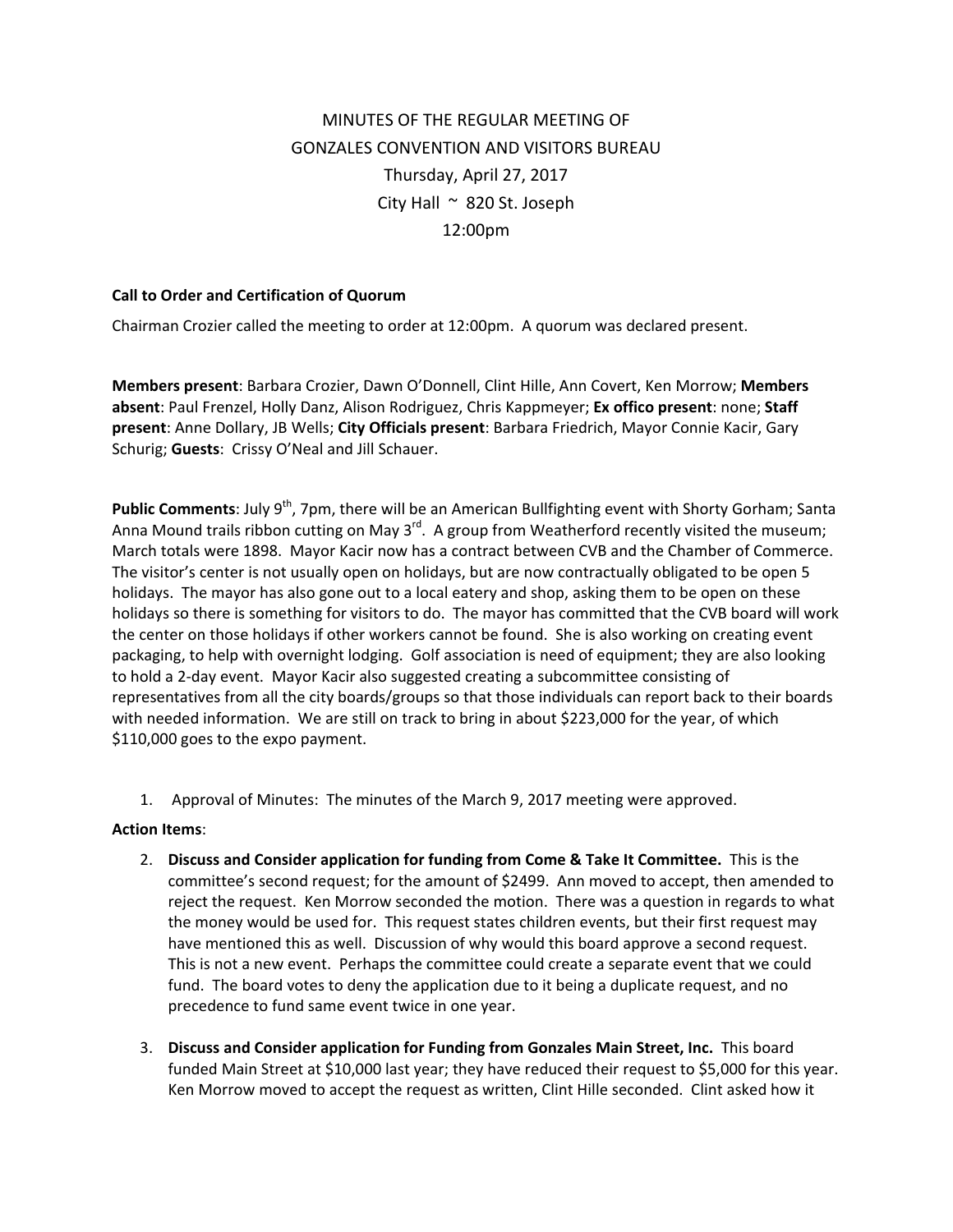could be enhanced to encourage an overnight stay. Main Street has been asked to make a package weekend of these events; a stay and dinner one night and then shopping the following day. Hotels seem to be receptive to this. Main Street is on board to advertise this type of package. Ken Morrow suggested revising the radio advertising to promote staying overnight. Sponsorships for this event are down for this year. Will Main Street ever charge patrons for this event? Would be hard to do since it's every Friday and the fence would have to go up and down every weekend. Also suggested asking the beer seller to increase their price and give that portion to Main Street. Motion to approve at the full request fails. Clint Hille moved to approve an amount of \$2499. Ken Morrow seconded the motion. This motion passes.

- 4. **Discuss and Consider Meet Me in Gonzales advertising.** Ann Covert would like to get this into magazines and get it out to the public. Jill Schauer presented representative pictures. Now we need a plan on how to distribute. Any member is encouraged to work with Ann and Jill to make this plan. Would also be helpful to have packages in place for anyone that visits due to this publication. Dawn O'Donnell will help with packages. Dawn moved to make a subcommittee to create packages, to put the article on the website, email blast, and authorize anyone to circulate in any advertising between now and next meeting; motion passes. Clint Hille suggested getting the packages together in time for Summer Concert series advertising, so that the visitors have a full weekend.
- 5. **Discuss and Consider 10 point plan for marketing new events.** No discussion until next meeting.

## **Reports**

- 6. **Report Regarding Advertising, Billboards, Website, and use and distribution of the video Rick Green has supplied.** Brochures are in hand! 5 clips have been decided on from Rick Green video. Jill Schauer working on different projects; she will send creatives to the board for review before being published.
- 7. **Report on Occupancy Trends.** No report for the month.
- 8. **Report from Ann Dollery on the Expo Center at JB Wells Park.** Cutting currently being held, even the following weekend, then a playday, then high school finals. All but 2 RV spots reserved for finals, and hotels are full. Looks to be the biggest finals to date. 2 weddings also coming up, hospital gala in September.
- 9. **Post Event Report from DVS Productions.** Event discussed; numbers were down from what were projected. 2 nights in hotel; 25 rooms each night.
- 10. **Report from Gonzales Memorial Museum.** No other discussion.
- 11. **Report from Old Jail Museum.** Total March visitors: 1737
- 12. **Report from advisory members on Event Development**. No report